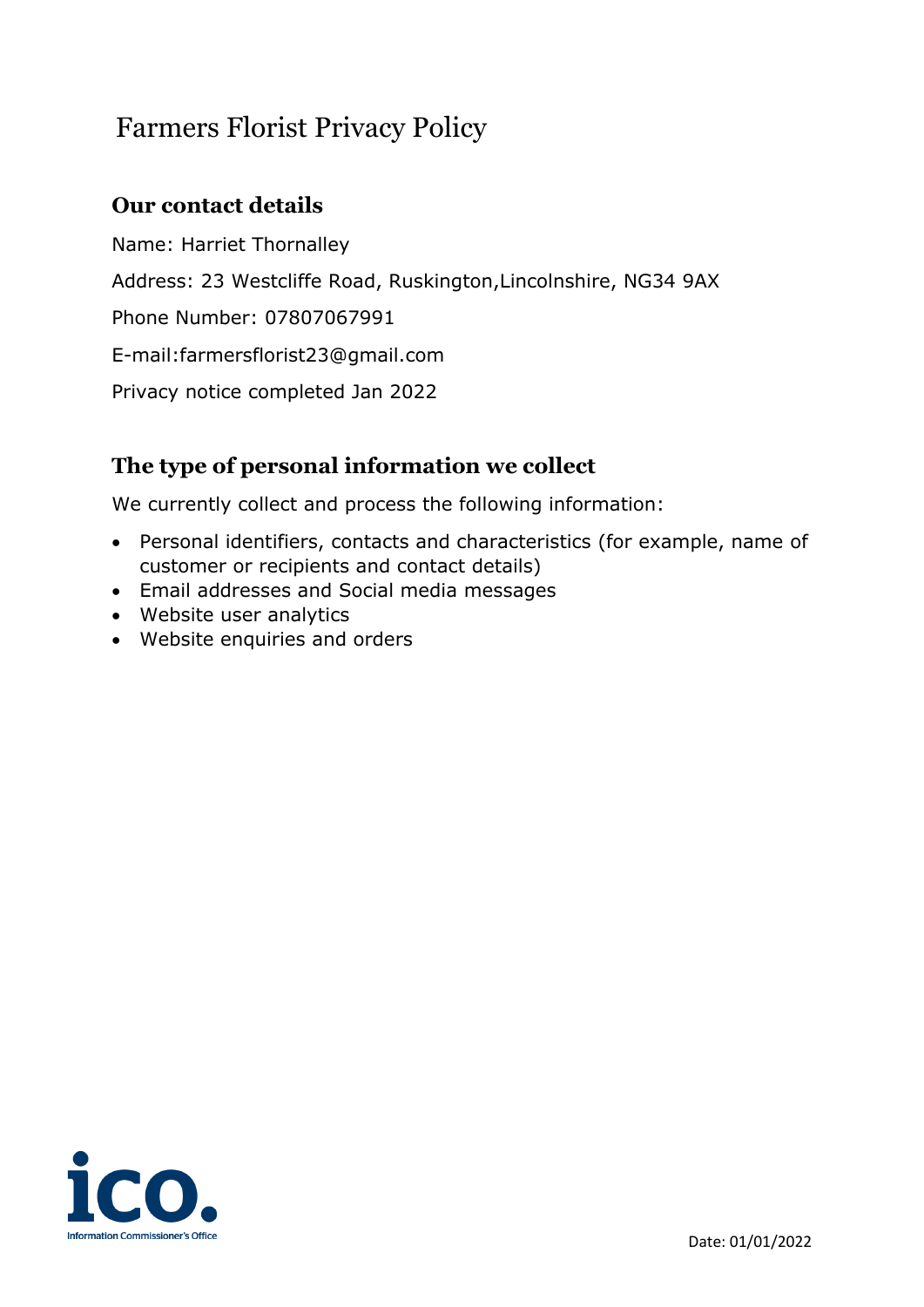#### **How we get the personal information and why we have it**

Most of the personal information we process is provided to us directly by you for one of the following reasons:

• You will share personal details of customer or recipient and we will write this in the order book.

We use the information that you have given us in order to

- To complete and deliver the orders efficiently.
- So, we can fulfil the purchases you request and pay for.
- To deliver and contact the correct recipient or customer.
- To quote for the order your requesting.

Under the General Data Protection Regulation (GDPR), the lawful bases we rely on for processing this information are: **[delete as appropriate]**

**(a) Your consent. You are able to remove your consent at any time. You can do this by contacting** 07807067991.

- **(b) We have a contractual obligation.**
- **(c) We have a legal obligation.**
- **(d) We have a vital interest.**
- **(e) We need it to perform a public task.**
- **(f) We have a legitimate interest.**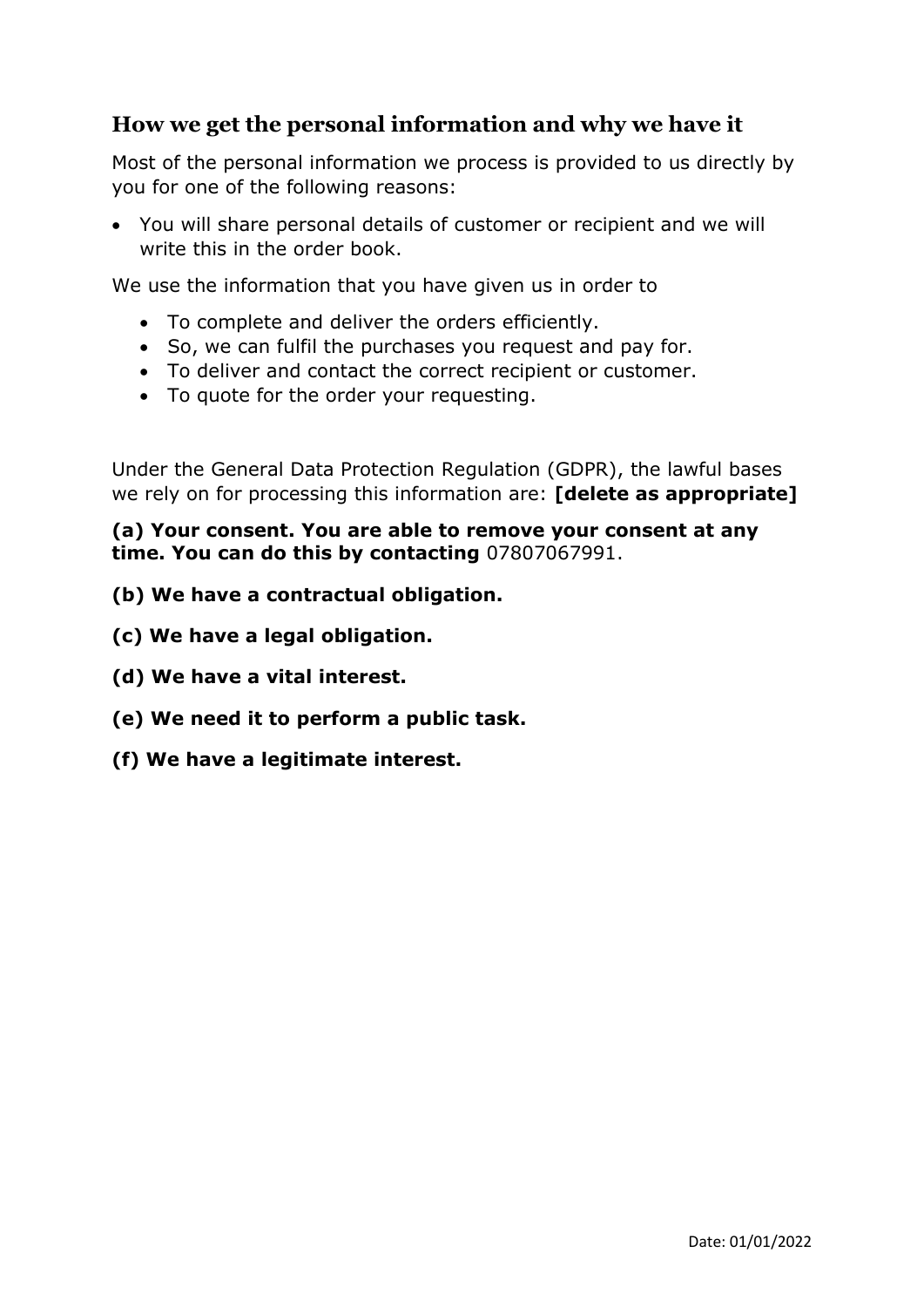#### **How we store your personal information**

Your information is securely stored at Farmers Florist Studio on our laptop that is protected with safety software and in our order book safely locked away from the public.

We keep personal information for one year. We will then dispose your information by securely destroying it in a safe and secure manner i.e shredder etc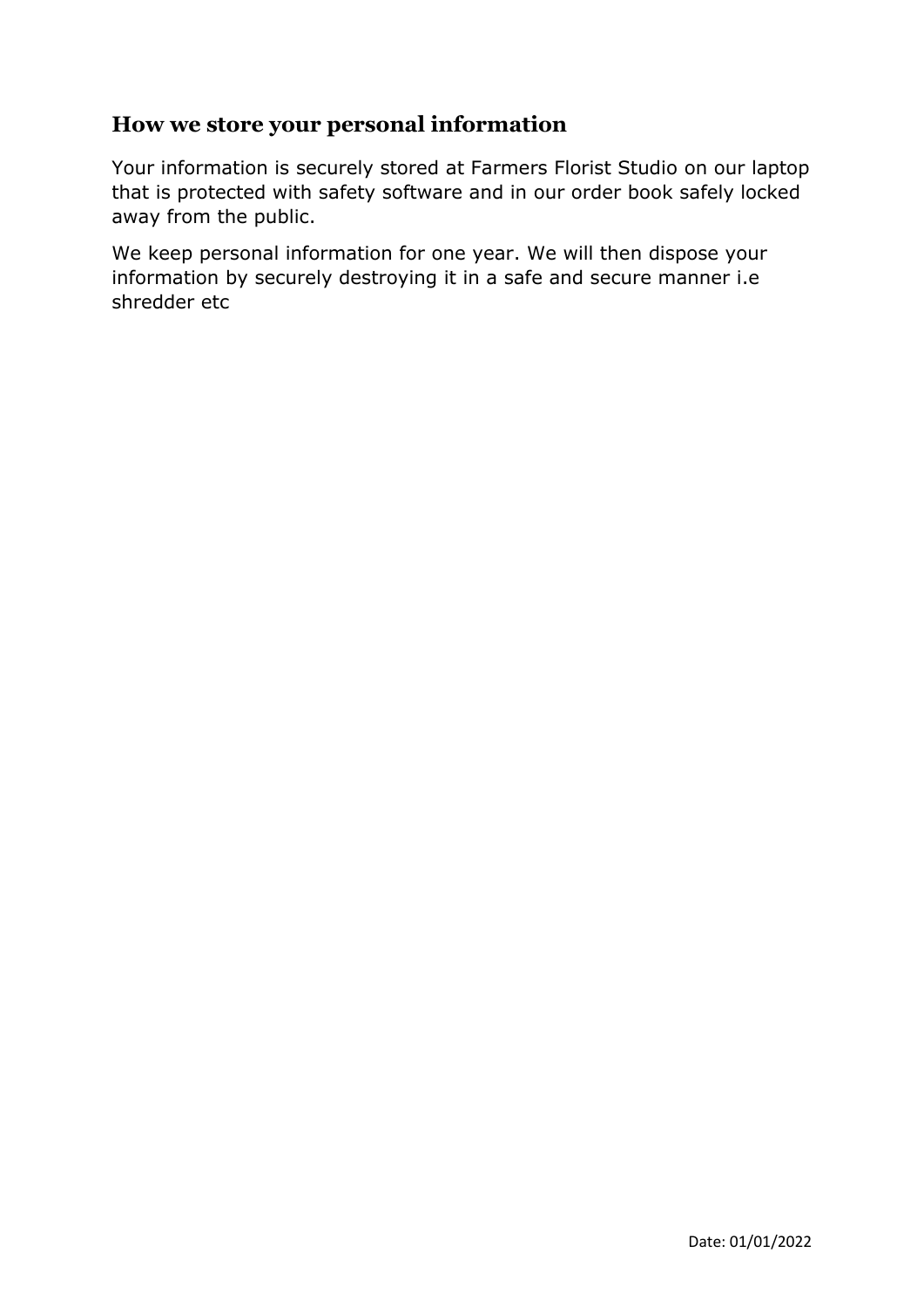## **Your data protection rights**

Under data protection law, you have rights including:

**Your right of access** - You have the right to ask us for copies of your personal information.

**Your right to rectification** - You have the right to ask us to rectify personal information you think is inaccurate. You also have the right to ask us to complete information you think is incomplete.

**Your right to erasure** - You have the right to ask us to erase your personal information in certain circumstances.

**Your right to restriction of processing** - You have the right to ask us to restrict the processing of your personal information in certain circumstances.

**Your right to object to processing** - You have the the right to object to the processing of your personal information in certain circumstances.

**Your right to data portability** - You have the right to ask that we transfer the personal information you gave us to another organisation, or to you, in certain circumstances.

You are not required to pay any charge for exercising your rights. If you make a request, we have one month to respond to you.

Please contact us at [Farmersflorist23@gmail.com](mailto:Farmersflorist23@gmail.com) or phone 07807067991 if you wish to make a request.